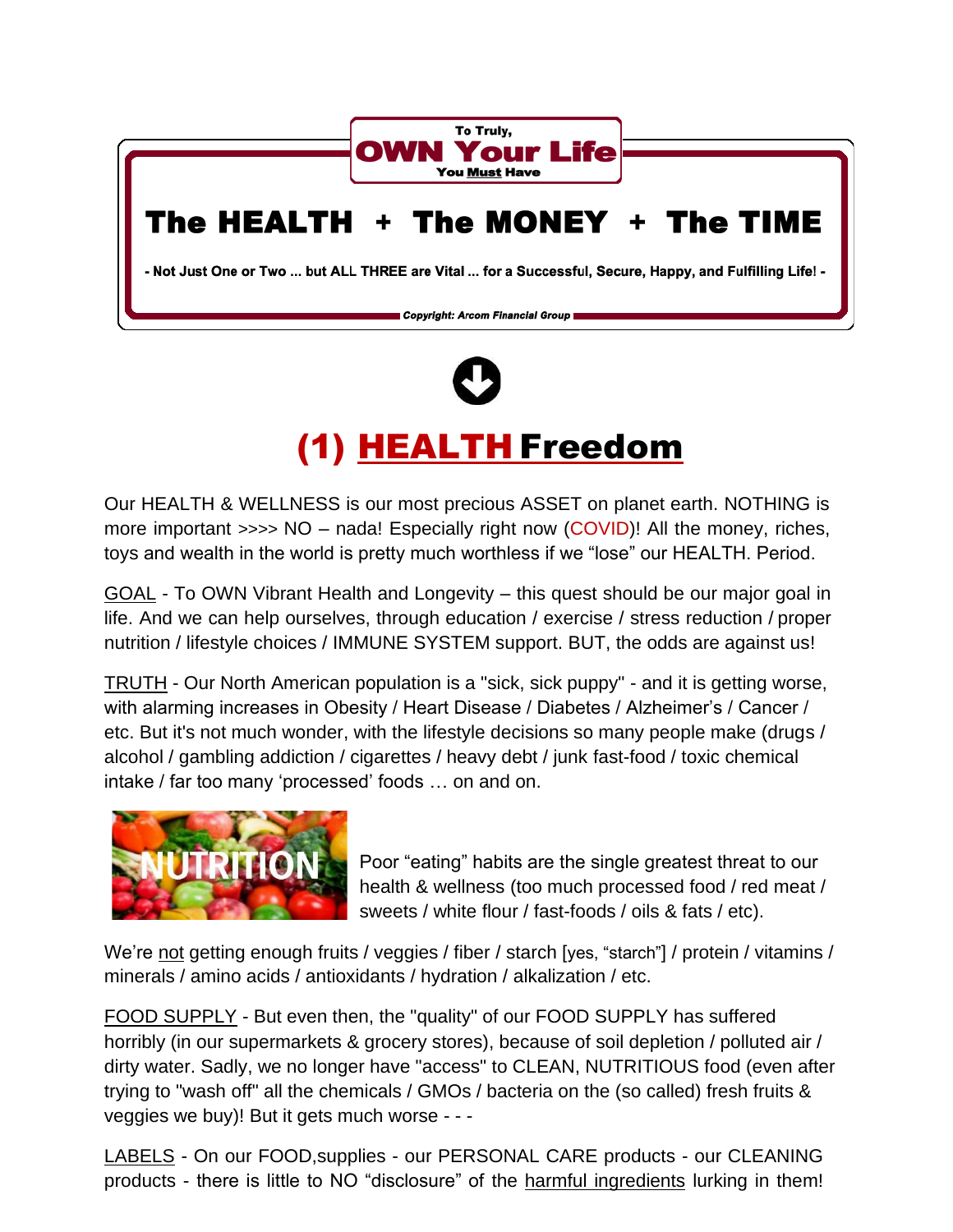Sadly, most consumers believe these products are safety tested, and that they contain ingredients that are eco-friendly and safe for use. As a caution, if the first (5) ingredients on a LABEL sound like a "science experiment", and/or if they are "hard to pronounce" the product most likely will NOT live up to its claim!

Same thing for Nutritional Supplements (and especially, chemical-laden, laboratory made "synthetic" supplements - as these are NOT in any way "whole, and natural".

CHEMICALS - WHY do companies use so many of these chemicals, and synthetic materials, in their products? Because they are CHEAP. Yet, so many of them are well known "carcinogens" / hormone mimickers / and endocrine disrupters! >>> [Click HERE.](https://www.keepandshare.com/doc20/22915/danger-converted-pdf-549k?da=y)

BIG PHARMA – Clean NUTRITION is the single most powerful way to not only help "prevent" illness - but also to "reverse" it - NOT with "drugs / surgery / radiation / chemo / procedures" (as **[Big Pharma](https://www.keepandshare.com/doc20/23962/pharma-converted-pdf-314k?da=y)** [and most of the 'Allopathicly' trained doctors] would like).

FUNCTIONAL Medicine - In fact, many physicians have now "drastically changed" their medical practices over to one of "functional" medicine - where proper NUTRITION (with emphasis on fruits & veggies) is being taught, and prescribed. to patients –vs-- drugs / drugs / more toxic drugs (plus recommendations for exercise / stress & pain relief / etc).

So, when it comes to the best possible outcome for our well-being - we will be best served by forming a close "partnership" with a FUNCTIONAL MEDICINE practitioner one who takes a "holistic" approach to his/her patients - including the important role of NUTRITION - and addressing the WHOLE PERSON - to learn of the "root cause" of any illness or disease (-vs- treating only the "symptom" - with drugs & procedures).

IMMUNE SYSTEM - Please take time to review these! >>>>>>> [Click HERE.](https://www.keepandshare.com/doc20/22935/health-converted-1-pdf-409k?da=y) **+** [HERE](https://www.keepandshare.com/doc20/25193/immunity-converted-pdf-415k?da=y)

**Question** ... is it better for us to take "expensive" chemical DRUGS (and then … feel miserable, from the awful, toxic side-effects?) ... and/or, to undergo SURGERY (and risk the real possibility of bankruptcy)?



## -OR-

To be well, or be healed, by simply changing the F-O-O-D we eat, and taking supplements? Instead of - living to EAT ... we should be - eating to LIVE ... there's a HUGE difference. But that doesn't mean we can't "cheat" – occasionally (pizza / potato chips / ice-cream cone / chocolate bar apple pie / cold beer / fires, etc. :>)

Addictions - Breaking 'any' addiction is not easy (including "junk food") – but if we put our laser focus on BEING HEALTHY – we can "take back control" of our well-being!